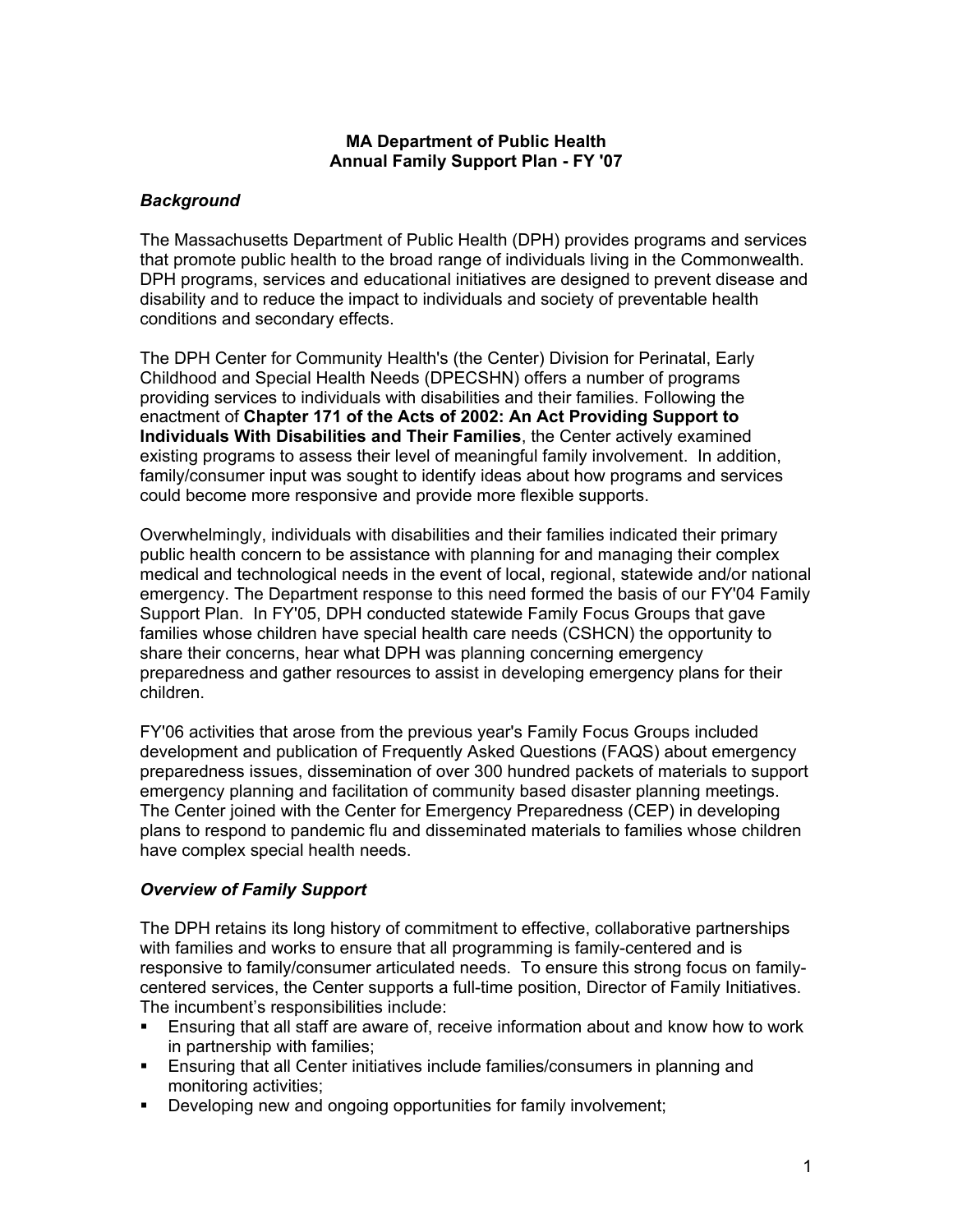- Providing training, mentoring, financial and other supports to families partnering in planning, policy making and program implementation;
- Representing the Center and its commitment to family-centered services in interagency initiatives;
- **Representing the Center and its commitment to family-centered services with other** organizations on the state and national level; and
- **Providing the "family voice", both personally and via inclusion of other family** members and family organizations, in Center and Department activities

In addition to the broad range of public health programs and services available to families throughout the Commonwealth, the DPH is able to make small amounts of flexible funding available to families to address medical and other health-related needs not covered by other sources. Special funds help eligible families purchase (among other things) hearing aids, medications, assistive technology, respite services, home and vehicle modification and reimbursement for travel expenses. Funds are disseminated through DPH vendors and in some cases, from DPH directly to families. In Fiscal Year 2006, approximately 1500 families received over \$2,000,000 in funding from the Catastrophic Illness in Children Relief Fund (CICRF), Early Intervention Regional Consultation Program Respite Allocation, Care Coordination Family Support funding, Epilepsy Drug program and the Hearing Aid Program for Children.

### *Process for obtaining "substantial consultation" from families regarding flexible support needs*

DPH employed a variety of mechanisms to gather information from families/consumers about their support needs. During FY'06, staff from the Department's Family Initiatives projects attended conferences, regional and local meetings and conducted focus groups and community outreach visits to share and gather information from families. All families were asked about unmet/under-met health needs, level of emergency preparedness and what assistance they would like from DPH. Every family interview included questions about how family centered were the services received from the Center and what could be done to make services more family friendly.

Additional information was obtained through the following mechanisms:

- Questions on a survey disseminated at the annual Federation for Children with Special Needs conference;
- Questions included in calls received by the Family TIES project, the statewide Information and Referral and Parent-to-Parent program;
- Questions posted to the Family TIES website;
- Questions included in calls received by the DPH Community Support Line;
- Discussions between care coordinators and their client families; and
- Information gathered by the DPH Public Benefits Specialist during her talks and trainings with individuals and families statewide.

Over 100 families responded in person and reaffirmed their interest in support about emergency planning for their children at home and school. A continued request for assistance in getting connected and having a voice in emergency planning within their communities was made. In all, over 250 families gave input regarding these questions. More than 50% indicated an on-going need for support in preparing for disasters. Most of these families had made minimal if any preparations for emergencies.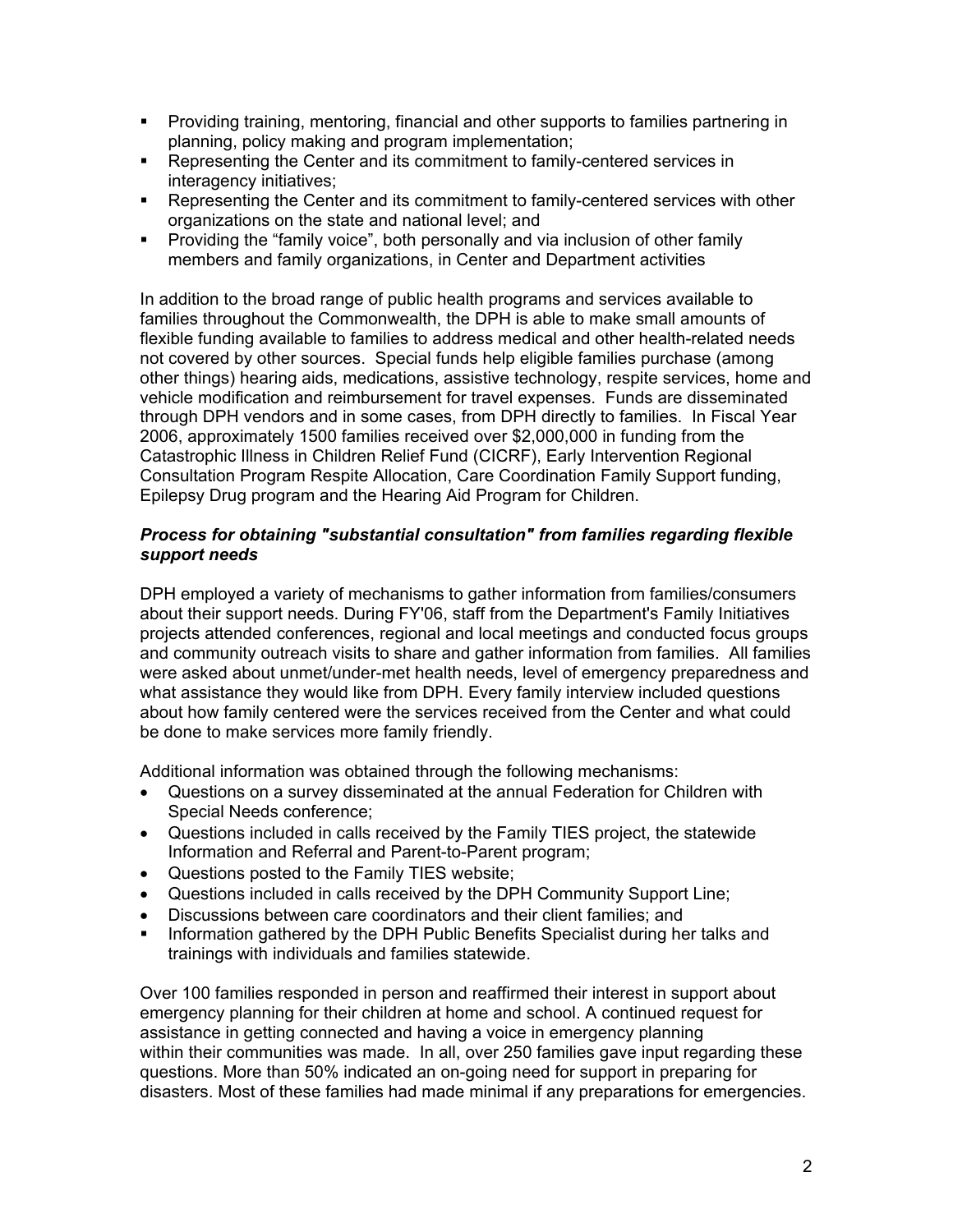Those who indicated some preparation stated that in most cases this was limited to plans for emergencies in school and that little was in place in the event of disaster while children and families were at home.

# *Focus Areas*

# **I Family Empowerment**

# *Current Activities:*

Programs within the Department of Public Health seek input from practitioners, academics, consumers/families and other stakeholders via Advisory Boards. Boards generally meet at least quarterly and transmit information regarding community and individual needs directly to DPH. In addition, the following illustrate other ways the DPH promotes family participation in policy development and program planning within the Center:

- The Center applies for and receives funding from the Federal Bureau of Maternal and Child Health (MCHB) that supports many programs for women and children. Federal regulations stipulate that 30% of the funding from this Block Grant are spent meeting the needs of children with special health care needs (CSHCN) and their families. To ensure responsive, family-centered, community-based services, families of CSHCN are invited to learn about the Block Grant, participate in needs assessment activities, offer information and suggestions based upon their individual family needs and review the grant prior to submission to MCHB.
- With Federal Individuals with Disabilities Education Act (IDEA), Part C (services to children 0-3) funding, the DPECSHN supports the Early Intervention Parent Leadership Project (EIPLP). This parent-designed and parent-run project reaches out to families whose children receive Early Intervention services and offers them opportunities for leadership and lifelong advocacy skills development. Parents are encouraged and supported to partner with their own EI programs at regional early childhood events; on the state level as advisors to the DPH; as members of the federally mandated Interagency Coordinating Council (ICC) and nationally to share information about Massachusetts and to learn and bring home information from other states about opportunities for families to impact and help define services systems. In FY'06, the Massachusetts Part C program began Focused Monitoring of EI programs. This mechanism provided an additional avenue for family input regarding EI services.
- Funding from both of the above sources supports Family TIES (Together in Enhancing Support), our statewide Information and Referral network for families of CSHCN and their providers. Family TIES also serves as the Massachusetts Parent to Parent program and the Early Intervention Central Directory as well as offering training and support to interested families to take on roles within DPH programs and other public policy venues.
- Families are involved in Federal Early Childhood Comprehensive Systems Grant (MECCS), working groups.
- Families were surveyed about support needs and best uses of flexible funds through Care Coordination program and Regional Consultation Program.

# *New Initiatives:*

• Expansion of training/match-making capacity of Family Professional Partners Institute at the Consortium for Children with Special Health Care Needs to increase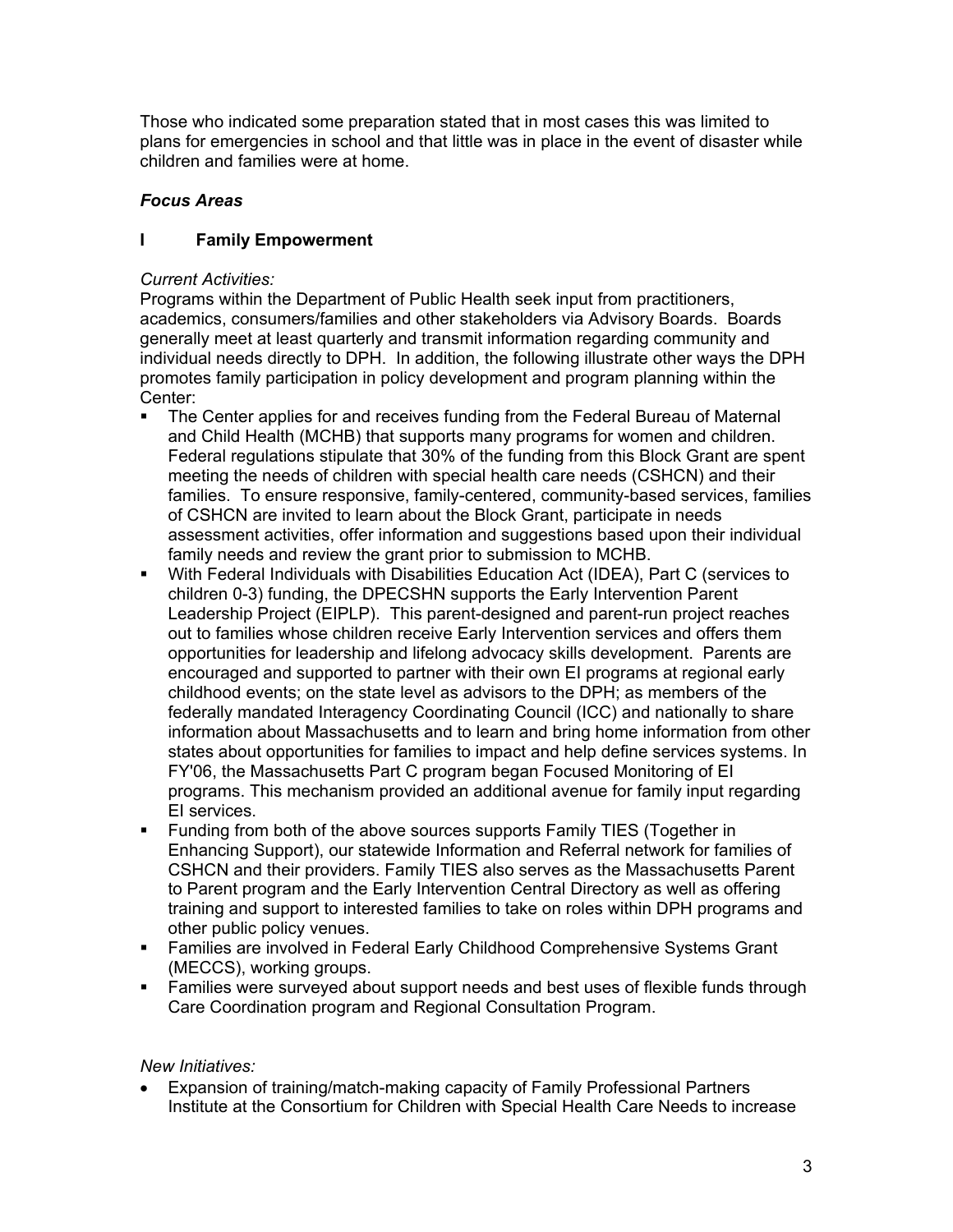numbers of families who can access skill development that will foster effective partnerships with health care organizations.

- Additional uses of Family Support funds through Care Coordination and Regional Consultation Programs based on family responses to FY'06 surveys to ensure that available funds are responsive to family identified needs.
- Increased availability of Public Benefits and Information about Services for Children with Special Health Care Needs and their Families trainings statewide.

# **II Family Leadership**

## *Current Activities:*

DPH supports, directly or through contracts or stipends a number of initiatives that help families to acquire leadership and advocacy skills. These include:

- Early Intervention Parent Leadership Project, a parent-designed, parent-run project that offers information, training and supports to families whose children receive Early Intervention services to assist them to partner with providers within the Early Intervention system.
- **Early Intervention Hausslein Leadership Awards that offer small grants to families** enrolled in EI to design and implement inclusive projects that connect their children and families to the their communities.
- Family TIES, a statewide information and referral network, offers parent-to-parent support and training to families of CSHCN and their health care providers. Families learn how to navigate the public and private service system and take on roles with health care and related organizations that impact policy development
- Mass Family Voices, a grass roots network of families of CSHCN that provides a variety of training and supports to help families learn advocacy, partnering and leadership skills. The Mass Family Voices listserv serves as forum for information exchange and policy dissemination.
- The Family Participation Working Group of the Consortium for Children with Special Health Care Needs, co-chaired by the DPH Director of Family Initiatives, assesses the status of current family-centered activities of member organizations and offers leadership training, financial support, and mentoring to family members wishing to join this policy organization.
- Support for families to attend national and statewide conferences where they can access information and skill development activities.
- On-going opportunities to indicate desired skill building training through surveys and questionnaires disseminated at conferences and workshops and at Family Initiatives projects' web sites, followed by development and dissemination of desired training.
- **Participation in leadership training through MECCS pilot projects.**
- A family member whose child has special health needs has become an advisor to the CICRF.

# *New Initiatives:*

- Expanded training model that supports family members to be co-trainers, facilitators at all Early Intervention Training Center (EITC) offerings.
- "Alumni" mentoring and training activities for family members participating in Family Professional Partnership Institute activities.
- Family members who have indicated an interest in advising DPH will be invited to monthly focus groups around the state to share their insights, needs and ideas with Family TIES staff who will bring this information back to the department.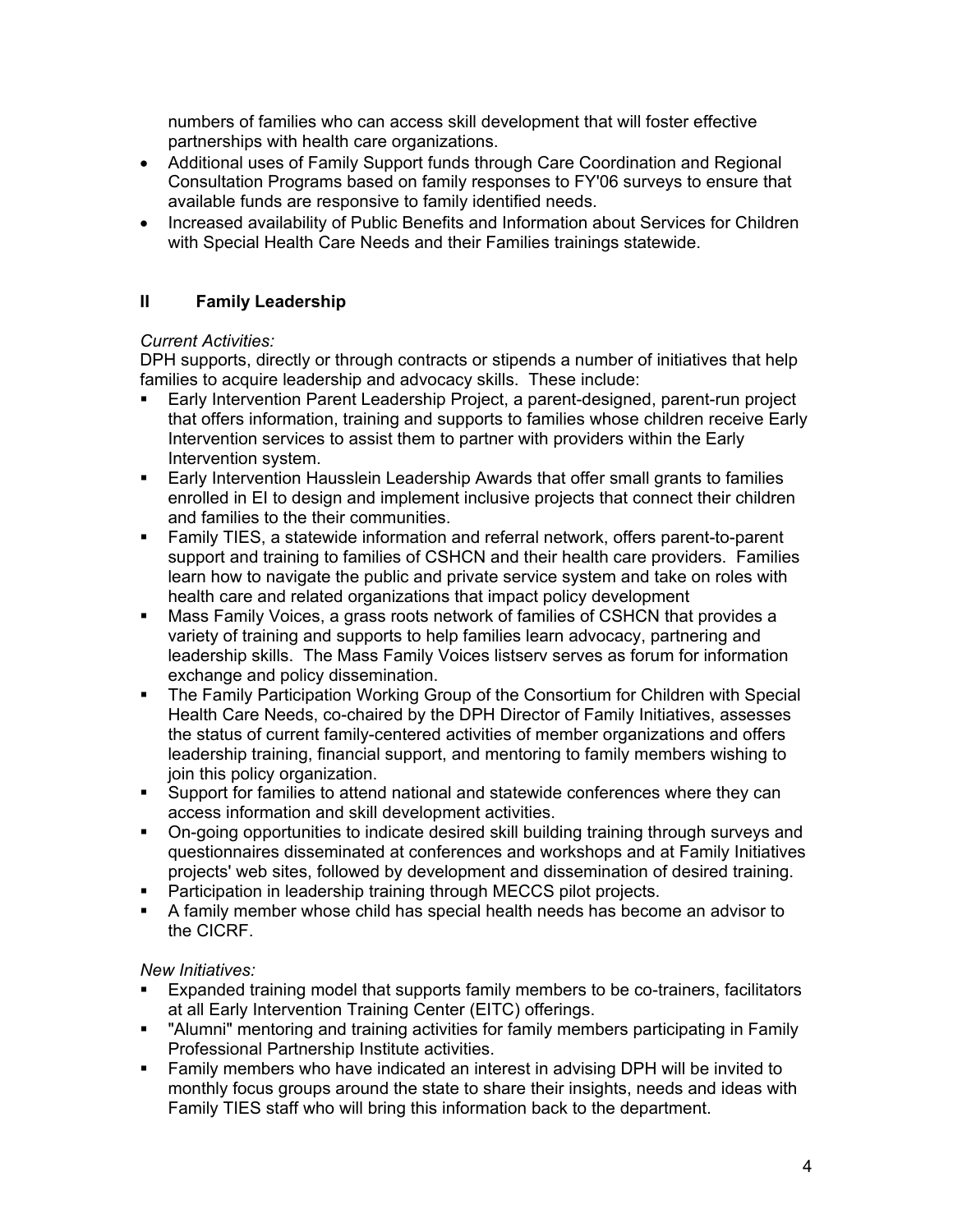Effort to appoint parent as a full member of the CICRF to best represent family perspective and to participate in the development of a Family Advisory Council for the Fund.

### **III Family Support Resources and Funding**

### *Current and On-Going Activities:*

In response to information gathered from families/consumers throughout FY'04, FY'05, and FY '06, the Department of Public Health has continued to focus flexible family supports on assisting families whose children have special health care needs to access information and resources around preparedness in the event of emergency situations or natural disasters. DPH through its Center for Emergency Preparedness facilitates a Special Populations Working Group. Members are DPH staff as well as representatives from sister agencies. By Federal definition, individuals with special health needs are considered part of this group and their special issues around emergency preparedness are supported through the work of the group. Staff from the CEP supports the efforts of the Center's Family Initiatives programs to develop resources and information for families and the community on emergency preparedness for CSHCN and their families. The Director of Family Initiatives works with the Emergency Medical Services for Children Program to make connections between EMS and families that facilitate effective emergency response. In FY'06, all EMS providers in the state were surveyed as to their interest in enhanced communication with families whose children have special health needs. Over 1/3 of the programs indicated an interest in making personal connections with these families and assisting them in the development of their emergency plans. The Center continues to facilitate these connections as well as offer training and information about disaster planning to families and communities.

Other DPH family supports within the Center are provided by Early Intervention Regional Consultation Programs (RCPs). In FY'06, six programs statewide provided support to families of young children with complex medical needs that facilitated inclusion in community settings of family choice. In addition, RCPs disseminated over \$300,000 of respite funding for families whose children are enrolled in Early Intervention. Care Coordination and Community Support Line programs, provide additional support to families in accessing resources, navigating the health care system and obtaining information about public benefits.

DPH maintains a toll free Community Support Line available to families of CSHCN and their providers. In this, its second full year of operation, the line received 1333 calls of which 1,062 were from families. Callers receive information, technical assistance, referral and support from two dedicated Resource Specialists.

Through its Universal Newborn Hearing Screening Program (UNHS), the Department has provided support and information to over 1000 families whose children have either not passed their initial hearing screening or have been diagnosed with hearing loss. The program employs a parent of two children with severe hearing loss as a parent consultant. This consultant makes personal contact with every family whose child receives a diagnosis of hearing loss to offer family to family support and community and statewide resources. The Program has developed a Parent Information Kit that is distributed to these families.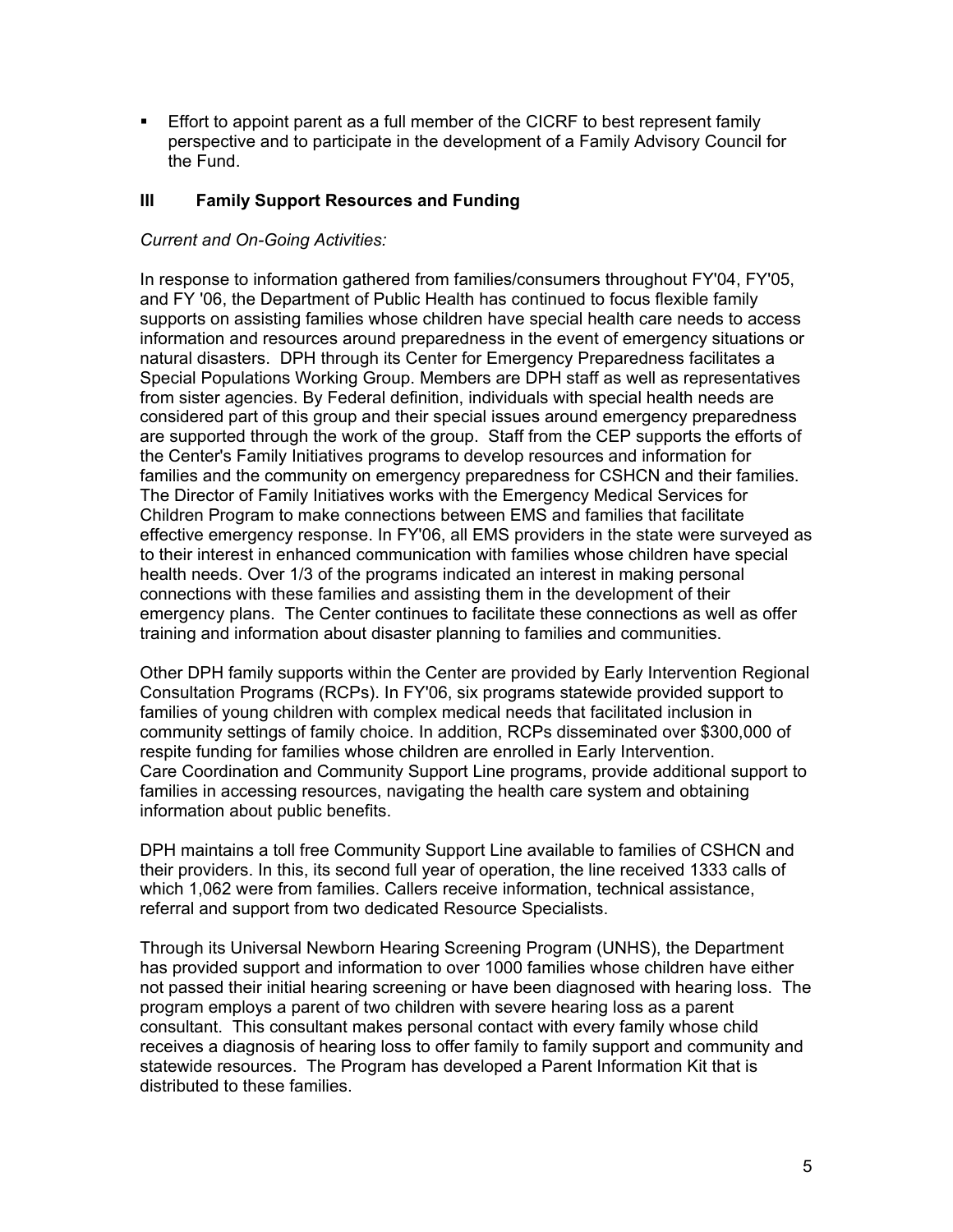*New Initiatives:* 

- The Center and CEP will continue to facilitate community-based meetings that include local emergency preparedness personnel and families whose children have complex health needs.
- Family TIES program will broaden outreach to under-served populations to ensure that information and support for emergency preparedness as well as opportunities for involvement are available.
- Family Initiatives programs will research and identify additional outside funding sources to support family emergency preparation efforts. Projects will continue collaboration with American Red Cross, foundations and area merchants to expand family supports.
- Family TIES will expand outreach to community based pediatric practices to share information about medical home concepts and family involvement in practice structures.
- **Internal collaboration among Family Initiatives, Care Coordination and Community** Support Unit staff will expand to ensure that a full range of services and supports are available to families.

## **IV** *Accessing Services and Supports*

### *Current Activities:*

The Department supports a variety of efforts to educate families/consumers about availability of and access to services. Some of these include public service announcements, Child Find, program specific newsletters such as EIPLP's *Parent Perspective* and the MassCare newsletter. CICRF and Care Coordination outreach to hospitals, schools and community settings where individuals with disabilities and their families receive services. The DPH Public Benefits Specialist provides training across the state and offers technical assistance through a toll free number. In FY'06, staff from Care Coordination, Community Support Unit and Family TIES collaborated on a series of statewide public benefits and informational meetings for families and professionals to disseminate information about available services and supports. These meetings will continue in FY'07 with the goal of reaching families who are unaware of services and supports available through DPH. Family TIES and EIPLP both maintain toll free numbers. In FY'06 over 2500 families called these lines for information, referral, Parent to Parent matches and training opportunities. These projects also host web-sites and list servs. The Center and CEP developed and made available, FAQs about emergency preparedness issues resulting from FY'05 Community Conversations with families whose children have complex health needs. UNHS distributed over 100,000 brochures in five languages to birth hospitals and birthing centers as well as over 400 Parent Information Kits. The Department provides partial support for activities of Massachusetts Family Voices including funding for the program's annual conference, "Joining Voices," and for a regional Family Voices meeting where families are given the most current information about health care policy and emerging issues and opportunities involvement. Families are invited to attend all training provided by the Early Intervention Training Center. **Growing Up Healthy, a Child Health Diary,** was updated and now includes information on emergency preparedness. This resource, as well as "**Directions: Resources for My Child's Care**" a manual to support families of CSHCN to participate in their child's care is available to families whose children have special health needs.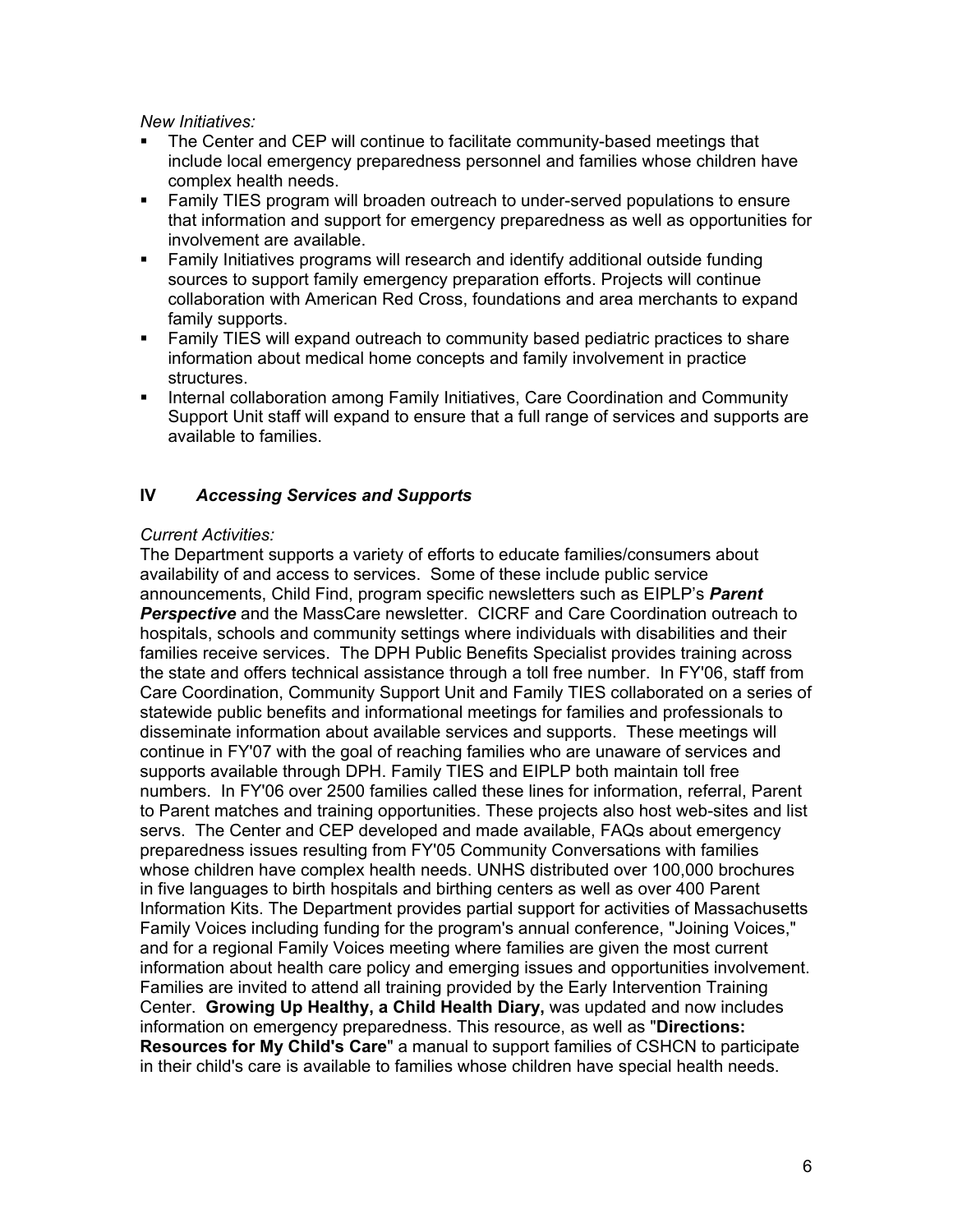*New Initiatives:*

- Training for care coordinators, case managers and parent professionals who support families whose children are transitioning from pediatric to adult health care system will be offered
- Joint presentations and outreach about available services will be provided by Care Coordination, Community Resource Unit and Family TIES will be given at community settings.
- Staff of FPPI will make presentations regarding opportunities for family leadership training, skill building activities and partnerships with health care organizations.

# **V Culturally Competent Outreach & Support**

#### *Current Initiatives:*

Materials about all programs for individuals with special health needs and their families are available in a variety of languages including but not limited to; Spanish, Portuguese, Haitian Creole, Russian, Cambodian and Vietnamese. All programs have staff with multiple language capability and/or access to interpreters. The Department hires and/or contracts with individuals who are bilingual, bicultural and familiar with the culture and customs of families who utilize our programs. Outreach initiatives take place collaboratively with community-based organizations where ethnically, linguistically and culturally diverse individuals and families receive services and are comfortable. These include community health centers, WIC offices and family organizations. The Family TIES Project contracts with native Spanish and Portuguese speakers to respond to requests for information and referral, and Parent to Parent matches. Information about the availability of flexible family supports is disseminated to organizations where ethnically, culturally and linguistically diverse individuals and families gather and receive services. Project training is available in Spanish and Portuguese. The EIPLP generic newsletter is available in Spanish and disseminated to Spanish speaking families by Early Intervention Service Coordinators. TTYs are in place in all DPH regional offices. In FY'06, staff received updated training in the use of these machines. The Center has received technical assistance from the National Center on Cultural Competence (NCCC) on ways to utilize "cultural brokers" to share information about services, supports and opportunities.

### *New Initiatives*:

- Family TIES staff will devote a quarter of their work time to identifying and building relationships with community "cultural brokers" and work towards engaging culturally and linguistically individuals in training, policy and planning activities. Contracted time with native Spanish and Portuguese speakers will be doubled to support this outreach.
- The Center will continue to work with the National Center on Cultural Competence to incorporate current research, understanding and best practices into Center initiatives.
- FPPI will do targeted outreach to Community Health Centers to identify diverse families interested in taking on partnership roles.

### **VI Interagency Collaboration**

*Current Activities:*